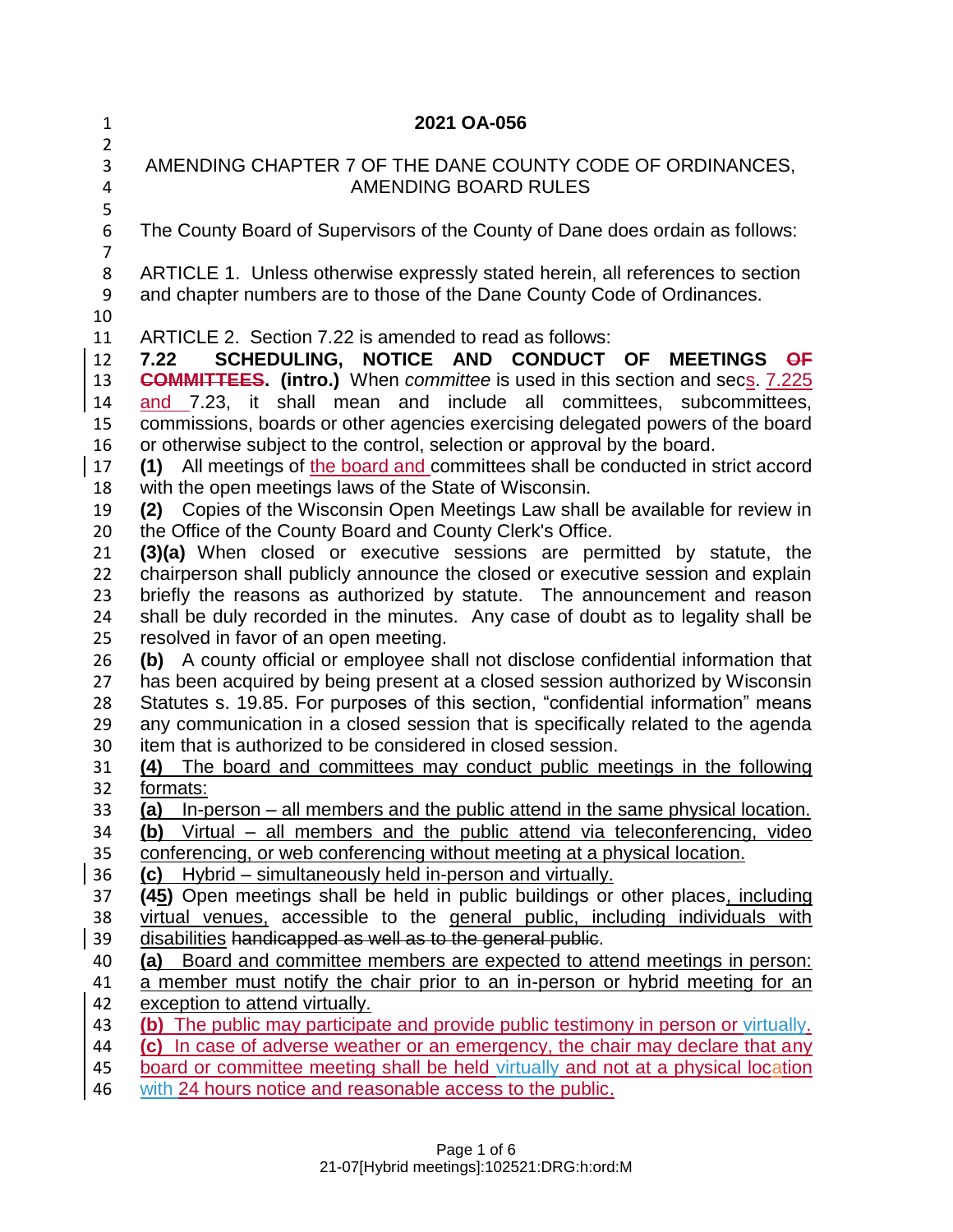**(56)** There shall be no smoking at a board or committee meeting. **(7)(a)** In order to encourage civic participation, meetings of the County Board and committees shall not be scheduled on holidays or on the day of any statewide or countywide election. If necessary for consideration of time-sensitive matters, committees may meet on the day of an election at the direction of both the committee chair and board chair. The County Board chair shall consider 53 holidays and elections when developing the annual schedule of County Board meetings. **(b)** The Tamara D. Grigsby Office for Equity and Inclusion shall annually issue a memorandum delineating days and times on which meetings should not be scheduled. **(8)** A child under the age of 18 of any parent otherwise authorized to be present at a board or committee meeting is authorized to be seated with their parent at 60 the meeting. **(6)** A copy of the agenda, including the time and place of the meeting and of the matters to be discussed, shall be given to the county clerk by noon on the Friday prior to the week in which the meeting will occur for posting on the bulletin board in his or her office and such other place(s) in the City-County Building which provide prompt and sufficient notice to the public as soon as possible after scheduling but no less than 24 hours prior to the meeting. **(a)** Resolutions and ordinances shall be placed on an agenda by including a clear reference to the ordinance amendment's or resolution's title and number. **(b)** The chairperson of a committee to which a resolution or ordinance has been referred shall place the item on the committee's agenda within 60 days of the date of referral unless requested by the sponsor to delay consideration. **(c)** A committee chair may place any resolution or ordinance amendment on the committee agenda, even if the item has not been referred to the committee by the Board chair. The vote on such an item shall be considered advisory and is not required to return the item to the full County Board for consideration. **(7)** No committee may take action on any item which has not been posted with the agenda as specified in subsection (6) hereof (24 hour notice) unless: **(a)** A delay to comply with the provisions of subsection (6) hereof would result in needless expense to Dane County, would endanger health or safety or would render any action of the committee meaningless, and **(b)** There can be demonstrated a good faith effort to provide as much notice as possible to the public and the news media of the consideration of the item to be 83 added to the agenda, and **(c)** The special consideration is not an attempt to avoid the provisions of the Dane County Board rules, and **(d)** Notice of the special consideration has been posted with the committee agenda for at least two hours as required by sec. 19.84(2), Wis. Stats. **(8)** The minutes of any meeting during which an item receives such special consideration shall indicate that the consideration was an addition to the posted agenda and that the minimum posting requirements have been met.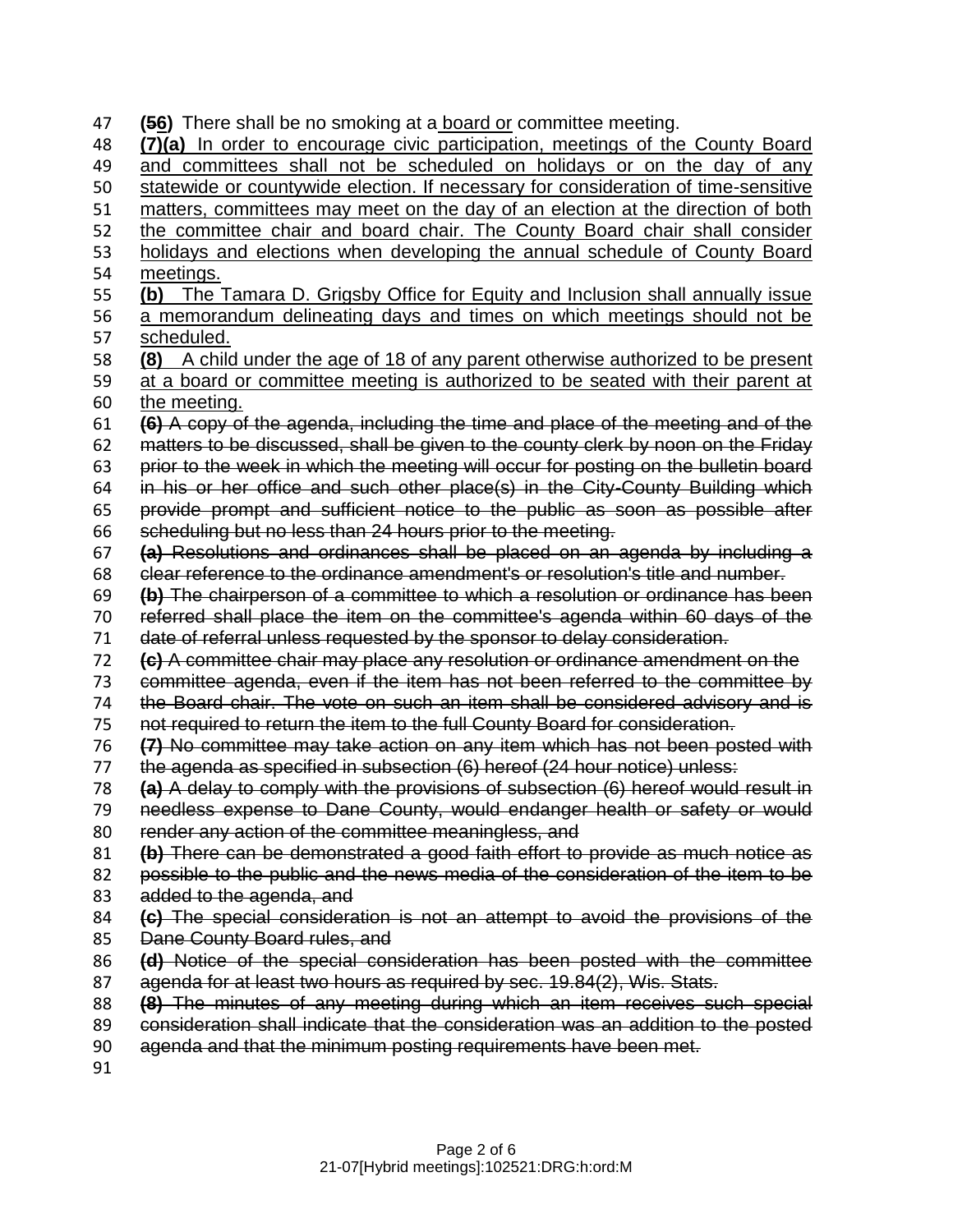**(9)** The procedures in this rule shall apply to meetings called under emergency

situations insofar as practicable. In no case may an emergency meeting be held

- without at least a two hour notification and an attempt to inform the news media
- 95 of the time, place and subject matter to be considered.
- **(10)** Members constituting at least one less than a majority of the committee may
- 97 call a meeting of the committee or place a particular item on the agenda if, after a
- request to do so, the chairperson fails or refuses to call a meeting or place any
- particular item on the agenda.
- **(11)** In the event a scheduled meeting must be canceled, the chairperson shall
- provide timely notification to the county clerk and other committee members and
- to the public. In the event a committee meeting is cancelled on the day of the
- scheduled meeting, the chair shall arrange for conspicuous written notice to be
- posted at the entrance of the location where the meeting was to be held, and on 105 the county website.
- **(12)(a)** In order to encourage civic participation, meetings of County Board and
- committees shall not be scheduled on holidays or on the day of any statewide or
- countywide election. If necessary for consideration of time sensitive matters,
- committees may meet on the day of an election at the direction of both the
- committee chair and board chair. The County Board chair shall consider holidays
- and elections when developing the annual schedule of County Board meetings.
- **(b)** The Office of Equity and Inclusion shall annually issue a memorandum delineating days and times on which meetings should not be scheduled.
- **(13)** A child under the age of 18 of any parent otherwise authorized to be present at a committee meeting is authorized to be seated with their parent at the
- meeting.
- **(14)** Committee members are expected to attend meetings in person, but may
- participate in a meeting via telephone or other electronic media if such participation is specifically noted on the agenda at least 24 hours prior to the
- meeting.
- **(15)** An audio recording of all standing committee meetings shall be made and a 122 link to the recording posted with the agenda and minutes of the meeting on the
- legislative tracking public website.
- 
- Section 3. Section 7.223 is created to read as follows:

## **7.223 CONDUCT OF COMMITTEE MEETINGS.**

- **(1)** A copy of the agenda, including the time, place, and format of the meeting and of the matters to be discussed, shall be given to the county clerk by noon on the Friday prior to the week in which the meeting will occur for posting on the bulletin board in his or her office and such other place(s) in the City-County Building that provide prompt and sufficient notice to the public as soon as possible after scheduling but no less than 24 hours prior to the meeting. **(a)** Resolutions and ordinances shall be placed on an agenda and include a clear reference to the ordinance amendment's or resolution's title and number.
- 
- **(b)** The chairperson of a committee to which a resolution or ordinance has been referred shall place the item on the committee's agenda within 60 days of the
- date of referral unless requested by the sponsor to delay consideration.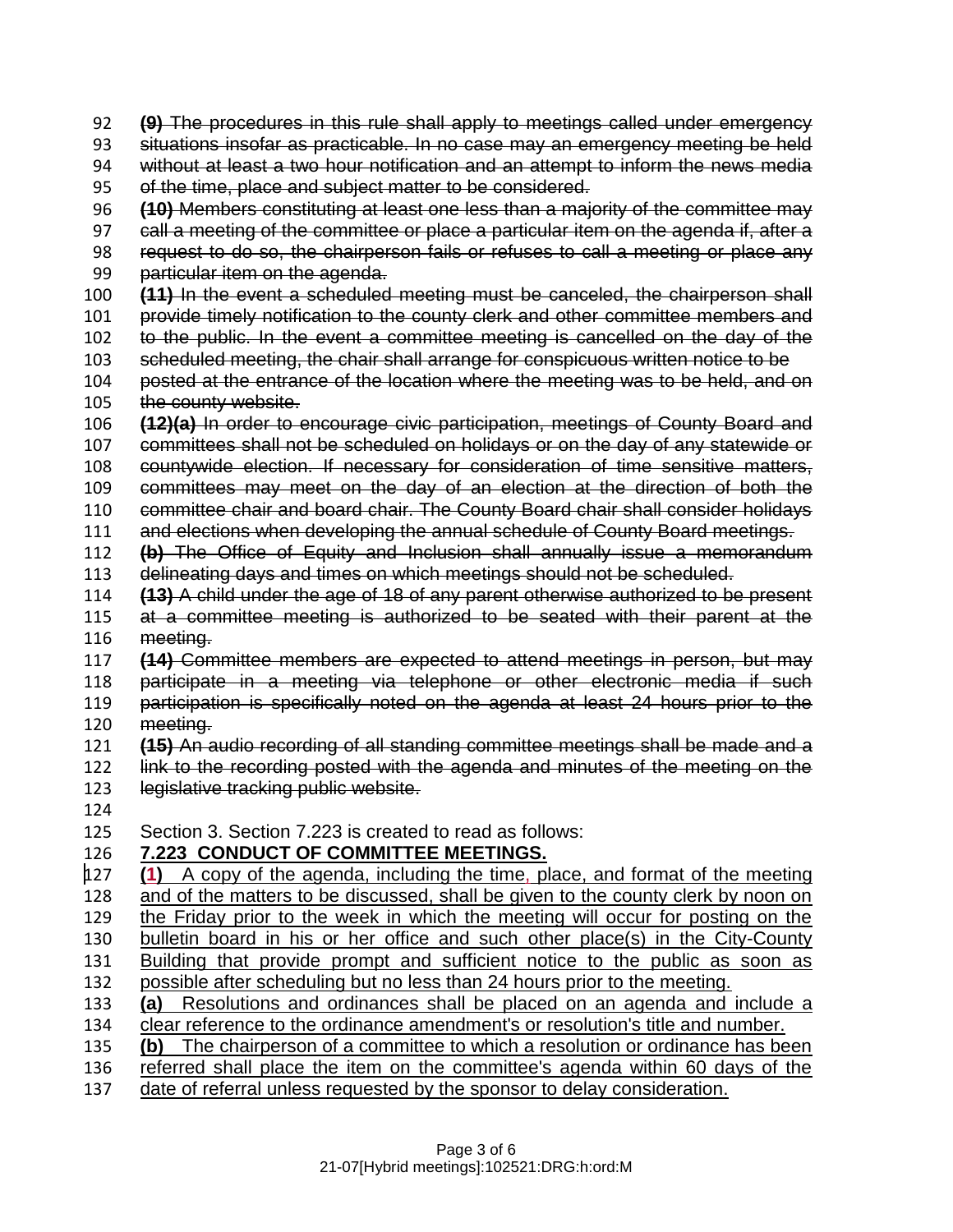**(c)** A committee chair may place any resolution or ordinance amendment on the committee agenda, even if the item has not been referred to the committee by the Board chair. The vote on such an item shall be considered advisory and is not required to return the item to the full County Board for consideration. **(2)** No committee may take action on any item that has not been posted with  $\mu$ 43 the agenda as specified in subsection (6) hereof (24 hours notice) unless: **(a)** A delay to comply with the provisions of subsection (2) hereof would result in needless expense to Dane County, would endanger health or safety or would 146 render any action of the committee meaningless, and **(b)** There can be demonstrated a good faith effort to provide as much notice as possible to the public and the news media of the consideration of the item to be added to the agenda, and **(c)** The special consideration is not an attempt to avoid the provisions of the Dane County Board rules, and **(d)** Notice of the special consideration has been posted with the committee 153 agenda for at least two hours as required by sec. 19.84(2), Wis. Stats. **(3)** The minutes of any meeting during which an item receives such special consideration shall indicate that the consideration was an addition to the posted 156 agenda and that the minimum posting requirements have been met.<br> $\frac{1}{4}$  The procedures in this rule shall apply to meetings called unde **(4)** The procedures in this rule shall apply to meetings called under emergency situations insofar as practicable. In no case may an emergency meeting be held without at least a two-hour notification and an attempt to inform the news media of the time, place and subject matter to be considered. **(5)** Members constituting at least one fewer than a majority of the committee may call a meeting of the committee or place a particular item on the agenda if, after a request to do so, the chairperson fails or refuses to call a meeting or place any particular item on the agenda. **(6)** In the event a scheduled meeting must be canceled, the chairperson shall provide timely notification to the county clerk and other committee members and to the public. In the event a committee meeting is cancelled on the day of the scheduled meeting, the chair shall arrange for conspicuous written notice to be posted at the entrance of the location where the meeting was to be held, and on the county website. **(7)** An audio, or audio and video, recording of all standing committee meetings shall be made and a link to the recording posted with the agenda and minutes of 173 the meeting on the legislative tracking public website. Section 4. Section 7.225(1) is amended to read as follows: **7.225 PUBLIC APPEARANCES AT COMMITTEE MEETINGS. (1)(a)** The agenda for each committee meeting shall contain an item titled 'public comment,' at which point on the agenda any member of the public shall be allowed to speak on any issue which is not on the agenda or, with the consent of the committee, any issue over which the committee has jurisdiction. **(b)1.** Members of the public wishing to address the committee virtually shall file 182 with the clerk an electronic registration form 30 minutes prior to the start of a virtual or hybrid meeting, giving their name, address, the subject on which they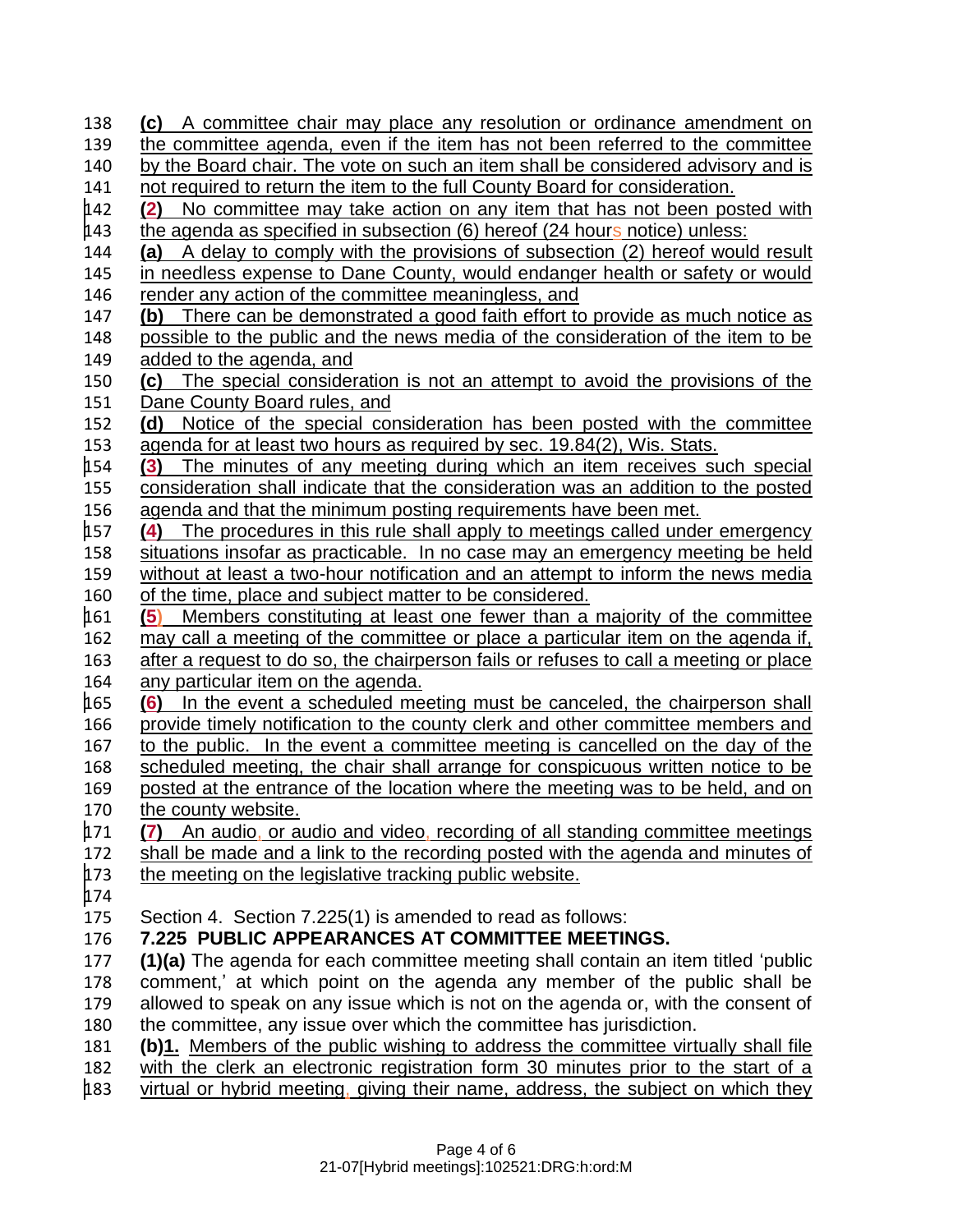wish to speak, and such other information as required. The registration form shall be made available electronically via a link provided on the meeting agenda, as 186 well as the online legislative information center. Before addressing the committee, such persons shall file with the clerk a registration form giving his or her name, address, the subject on which he or she wishes to speak, and such other information as required. Copies of the form shall be made available at the meeting.

 **2.** In order to address the committee in -person, members of the public shall file a paper registration form with the committee clerk giving their name, address, the subject on which they wish to speak, and such other information as required. The registration form shall be made available at the meeting.

 **(c)** Notwithstanding any other provisions of this chapter, if the committee meets remotely by telephone or other electronic media and not at a physical location, members of the public wishing to address the committee must register electronically at least 30 minutes prior to the commencement of the meeting. Those wishing to register their position on an issue being considered by the committee but not speak, shall also be able to register electronically, instructions for electronic registration shall be included in the public notice of the meeting. For in-person or hybrid meetings, those physically attending in-person and wishing to register their position, but not speak, on an issue being considered by the committee, shall also be able to register with a paper form.

 

Section 5. Section 7.62(9) is rescinded:

**COUNTY BOARD MEETINGS; CONDUCT.**

 **(9)** Board members are expected to attend meetings in person, but may participate in a meeting via telephone or other electronic media if such 211 <del>participation is specifically noted on the agenda at least 24 hours prior to the</del><br>212 <del>meeting.</del> meeting.

Section 6. Section 7.63 is amended to read as follows:

**7.63 COUNTY BOARD MEETINGS; REGISTRATIONS.**

 **(1)(a)** Members of the general public and others who are not members of the county board may address the county board on any matter pending before the board, as printed on the calendar, except that no registrations shall be in order 219 on Special Matters and Announcements or procedural motions which that are on the calendar. Before addressing the board, such persons shall file with the clerk 221 a registration form giving his or hertheir name, address, the subject on which 222 they he or she wishes to speak, and such other information as required.<br>223 **(b)1.** Notwithstanding any other provisions of this chapter, if the cour

- **(b)1.**Notwithstanding any other provisions of this chapter, if the county board
- 224 meets remotely by telephone or other electronic media and not at a physical<br>225 <del>Iocation. Mm</del>embers of the public wishing to address the county board virtually
- location, Mmembers of the public wishing to address the county board virtually
- must register electronically at least 30 minutes prior to the commencement of the

227 virtual or hybrid meeting.